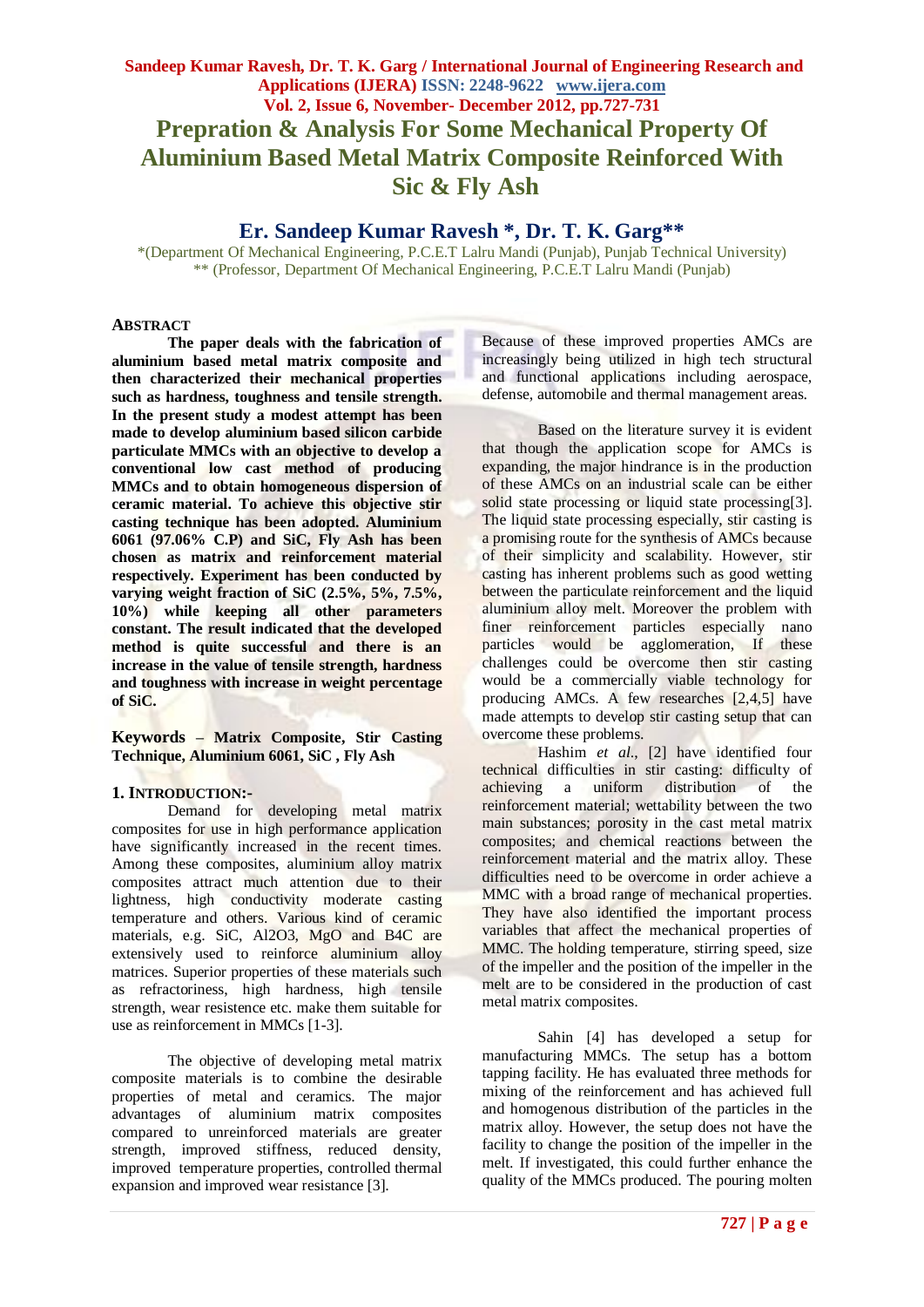mixture is tapped from the bottom of the crucible after mixing process is completed. Hardness of the aluminium alloy improved significantly by addition of SiC particles into it, while density of the composite also increased almost linearly with the weight fraction of particles [4].

A.Chennakesava [5] studied mechanical properties for different metal matrix composites produced from Al 6061, Al 6063 and Al 7072 matrix alloys reinforced with silicon carbide particulates. The ductility of Al/SiC metal matrix composites are in the descending order of Al 6061, Al6063 and Al 7072 matrix alloys. Mg has improved the wettability between Al and SiC particles by reducing the SiO2 layer on the surface of the SiC. The fracture mode is ductile in nature.

## **2. MATERIALS:-**

#### **2.1 Metal Matrix:-**

The matrix material used in the experimental investigation is an aluminium alloy (6061-T6) whose chemical composition (in weight %) is listed in Table 1. Al6061 is precipitation hardening aluminium alloy, containing Magnesium and Si as its major alloying elements. It has good mechanical properties. It is one of the most common alloys of Aluminium for general purpose use, Its ha low melting point (710°C). The molten metal has high fluidity and solidifies at constant temperature [6, 7].

| <b>Table 1</b> - Chemical composition of |
|------------------------------------------|
| Alluminium 6061-t6                       |

| <b>Component</b> | Wt. %          | <b>Component</b> | Wt. %          |
|------------------|----------------|------------------|----------------|
| Al               | 95.8-98.6      | Mn               | <b>Max0.15</b> |
| $C_{r}$          | $0.04 - 0.35$  | Other, each      | <b>Max0.05</b> |
| Cu               | $0.15 - 0.40$  | Other, total     | <b>Max0.15</b> |
| Fe               | <b>Max 0.7</b> | Si               | $0.4 - 0.8$    |
| Mg               | $0.8 - 1.2$    | Ti               | <b>Max0.15</b> |
| Mn               | <b>Max0.15</b> |                  |                |

#### **2.2Reinforcement Material:-**

The role of the reinforcement in a composite material is fundamentally one of increasing the mechanical properties of the neat resin system. All of the different particulates/ fibres used in composites have different properties and so affect the properties of the composite in different ways. The reinforcement used in the experimental investigation are:-

**Silicon Carbide**: Silicon Carbide (SiC) is highly wear resistant and also has good mechanical properties with low density, including high temperature strength and thermal shock resistance. Silicon carbide (SiC), also known as carborundum, is a compound of silicon and carbon with chemical formula SiC. It was originally produced by a high temperature electro-chemical reaction of

sand and carbon. Silicon carbide is an excellent abrasive and has been produced and made into grinding wheels and other abrasive products for over one hundred years. Today the material has been developed into a high quality technical grade ceramic with very good mechanical properties. It is used in abrasives, refractories, ceramics, and numerous high-performance applications [6].

**Fly Ash:** Fly ash is one of the residues generated in [combustion,](http://en.wikipedia.org/wiki/Combustion) and comprises the [fine particles](http://en.wikipedia.org/wiki/Fine_particle) that rise with the [flue gases.](http://en.wikipedia.org/wiki/Flue_gas) Ash which does not rise is termed [bottom ash.](http://en.wikipedia.org/wiki/Bottom_ash) In an industrial context, fly ash usually refers to ash produced during combustion of [coal.](http://en.wikipedia.org/wiki/Coal) Fly ash is generally captured by [electrostatic](http://en.wikipedia.org/wiki/Electrostatic_precipitators)  [precipitators](http://en.wikipedia.org/wiki/Electrostatic_precipitators) or other particle filtration equipment before the flue gases reach the chimneys of [coal](http://en.wikipedia.org/wiki/Fossil_fuel_power_plant)[fired power plants,](http://en.wikipedia.org/wiki/Fossil_fuel_power_plant) and together with [bottom](http://en.wikipedia.org/wiki/Bottom_ash)  [ash](http://en.wikipedia.org/wiki/Bottom_ash) removed from the bottom of the furnace is in this case jointly known as coal ash [8]. Depending upon the source and makeup of the coal being burned, the components of fly ash vary considerably, but all fly ash includes substantial amounts of [silicon](http://en.wikipedia.org/wiki/Silicon_dioxide)   $dioxide (SiO<sub>2</sub>)$  $dioxide (SiO<sub>2</sub>)$  (both [amorphous](http://en.wikipedia.org/wiki/Amorphous) and [crystalline\)](http://en.wikipedia.org/wiki/Crystalline) and [calcium oxide](http://en.wikipedia.org/wiki/Calcium_oxide) (CaO), both being endemic ingredients in many coal-bearing [rock strata.](http://en.wikipedia.org/wiki/Stratum) The chemical composition of fly ash is shown in Table – ぶふう **In** 2.

|  |  | Table 2 - Chemical Composition of Fly Ash |  |
|--|--|-------------------------------------------|--|
|--|--|-------------------------------------------|--|

| <b>Component</b>                                | Wt. % | <b>Component</b> | <b>Wt.</b> % |  |
|-------------------------------------------------|-------|------------------|--------------|--|
| $SiO2(\%)$                                      | 40-60 | CaO $(\% )$      | $5 - 30$     |  |
| $\text{Al}_2\text{O}_3\left(\frac{9}{6}\right)$ | 20-30 | $LOI$ $(\% )$    | $0 - 3$      |  |
| $Fe2O3(\%)$                                     | 4-10  |                  |              |  |

#### **3. EXPERIMENTAL METHODOLOGY:**

The synthesis of metal matrix composite used in the study was carried out by stir casting method. A stir casting setup, Consisted of a resistance Muffle Furnace and a stainless Steel stirrer assembly, was used to synthesize the composite. The stirrer assembly consisted of a stirrer, which was connected to a variable speed vertical drilling machine with range of 80 to 890 rpm by means of a steel shaft. The stirrer was made by cutting and shaping a Stainless Steel block to desired shape and size manually. The stirrer consisted of three blades at an angle of 120° apart. Clay graphite crucible of 1.5 Kg capacity was placed inside the furnace. The graphical representation of stir casting was shown in Fig.

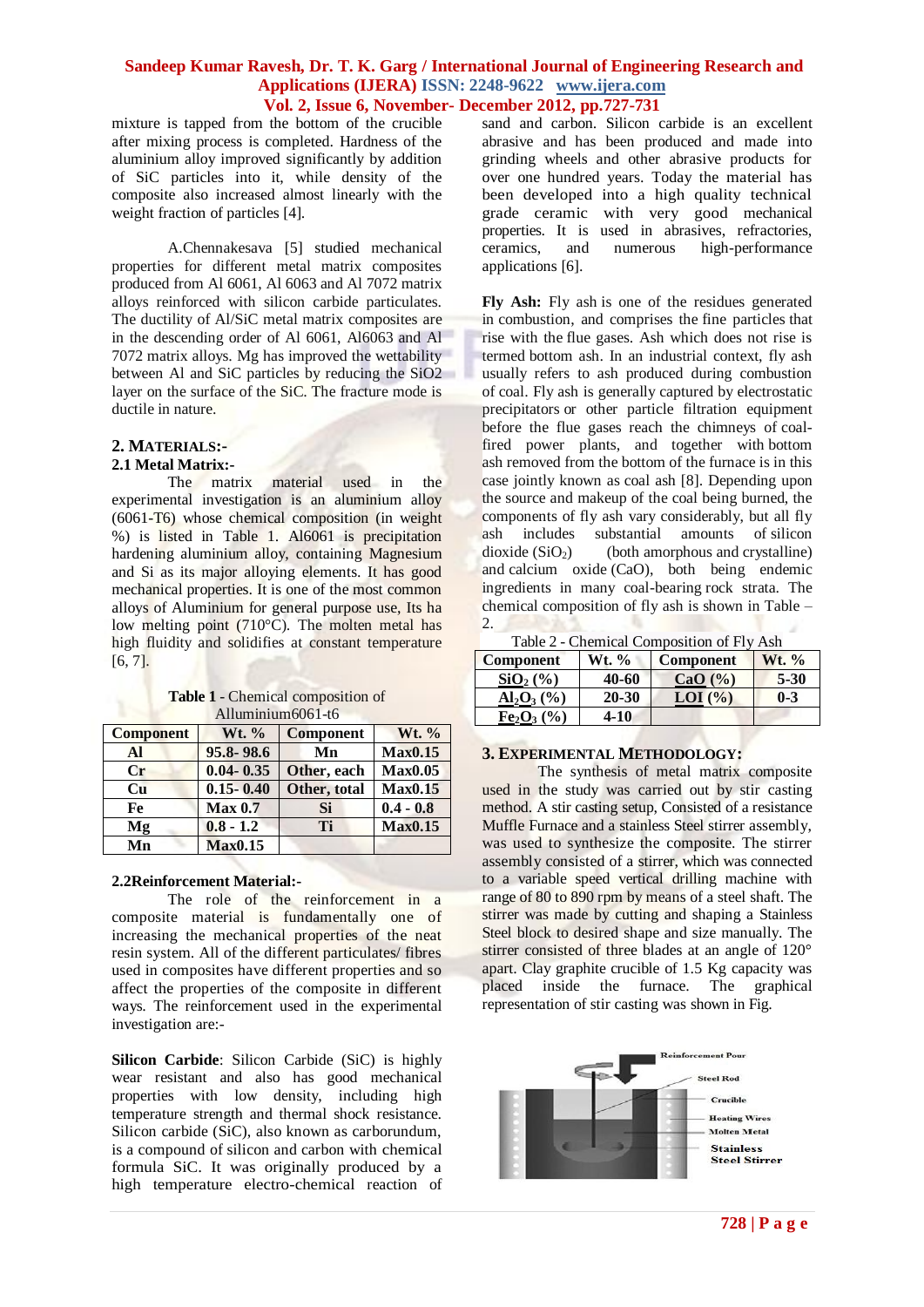Approximately 750gm of alloy in solid form (rectangular rod) was melted at 820°C in the resistance furnace. Preheating of reinforcement (Fly Ash at 400°C, silicon carbide at 800°C) was done for one hour to remove moisture and gases from the surface of the particulates. The reinforcement particles were sieved by sieve shaker. The stirrer was then lowered vertically up to 3 cm from the bottom of the crucible (total height of the melt was 8 cm). The speed of the stirrer was gradually raised to 800 rpm and the preheated reinforced particles were added with a spoon at the rate of 10- 20g/min into the melt.

The speed controller maintained a constant speed of the stirrer, as the stirrer speed got reduced by 50-60 rpm due to the increase in viscosity of the melt when particulates were added into the melt. After the addition of reinforcement, stirring was continued for 8 to 10 minutes for proper mixing of prepared particles in the matrix. The melt was kept in the crucible for approximate half minute in static condition and then it was poured in the mould. The value of the SiC varies from 2.5% to 10% and four different samples were made whose compositions are given in Table 3.

**Table 3 -** Composition of Al Composite for various samples

| Sample        | Total wt.<br>of<br>specime<br>n in gm | <b>Aluminm</b><br>$(6061-T6)$<br>In $(gm)$ | $\frac{0}{0}$<br>of<br><b>Silicon</b><br>Carbide<br>(SiC) | $\frac{0}{0}$<br>of<br><b>F</b> lv<br>Ash<br><b>Added</b> |
|---------------|---------------------------------------|--------------------------------------------|-----------------------------------------------------------|-----------------------------------------------------------|
|               |                                       |                                            | <b>Added</b>                                              |                                                           |
| <b>Sample</b> | 750                                   | 693.75                                     | 2.5%                                                      | 5%                                                        |
| <b>Sample</b> | 750                                   | 675.00                                     | 5%                                                        | 5%                                                        |
| Sample        | 750                                   | 656.25                                     | 7.5%                                                      | 5%                                                        |
| Sample        | 750                                   | 637.5                                      | 10%                                                       | 5%                                                        |

## **4. RESULT & DISCUSSION:- 4.1 Tensile Test:-**

Tensile test was carried out at room temperature using a computerized universal testing machine. In this study it can be noted that the addition of silicon carbide & Fly Ash particles improved the tensile strength of the composites. It is apparent that an increase in the volume fraction of silicon carbide particle results in an increase in the tensile strength. Graph shows the effect of the volume fraction on the tensile strength. The tensile strength of SAMPLE 1 (2.5%SiC & 5% Fly Ash) is 57 N/mm2 and this value increases to a maximum of 115 N/mm2 for SAMPLE 4 (SiC10% & fly ash 5%) which is about 50% improvement on that of SAMPLE 1.

| <b>Sample</b> | <b>Tensile</b><br>Strength(N/mm2) | <b>Elongation</b><br>$\frac{9}{0}$ |
|---------------|-----------------------------------|------------------------------------|
| Sample 1      | 57                                | 3.00                               |
| Sample 2      | 69                                | 1.80                               |
| Sample 3      | 74                                | 1.43                               |
| Sample 4      | 115                               | 0.25                               |

As shown in graph the elongation tend to decrease with increasing particles weight percentage which conforms that Silicon Carbide & Fly Ash addition decreases ductility.





## **4.1.1 Stress Vs Strain Curves:-**

During tensile testing the stress strain curve is a graphical representation of the relationship between stress, derived from measuring the load applied on the sample, and strain, derived from measuring the deformation of sample, i.e elongation. The stress strain curves of different samples are shown below:

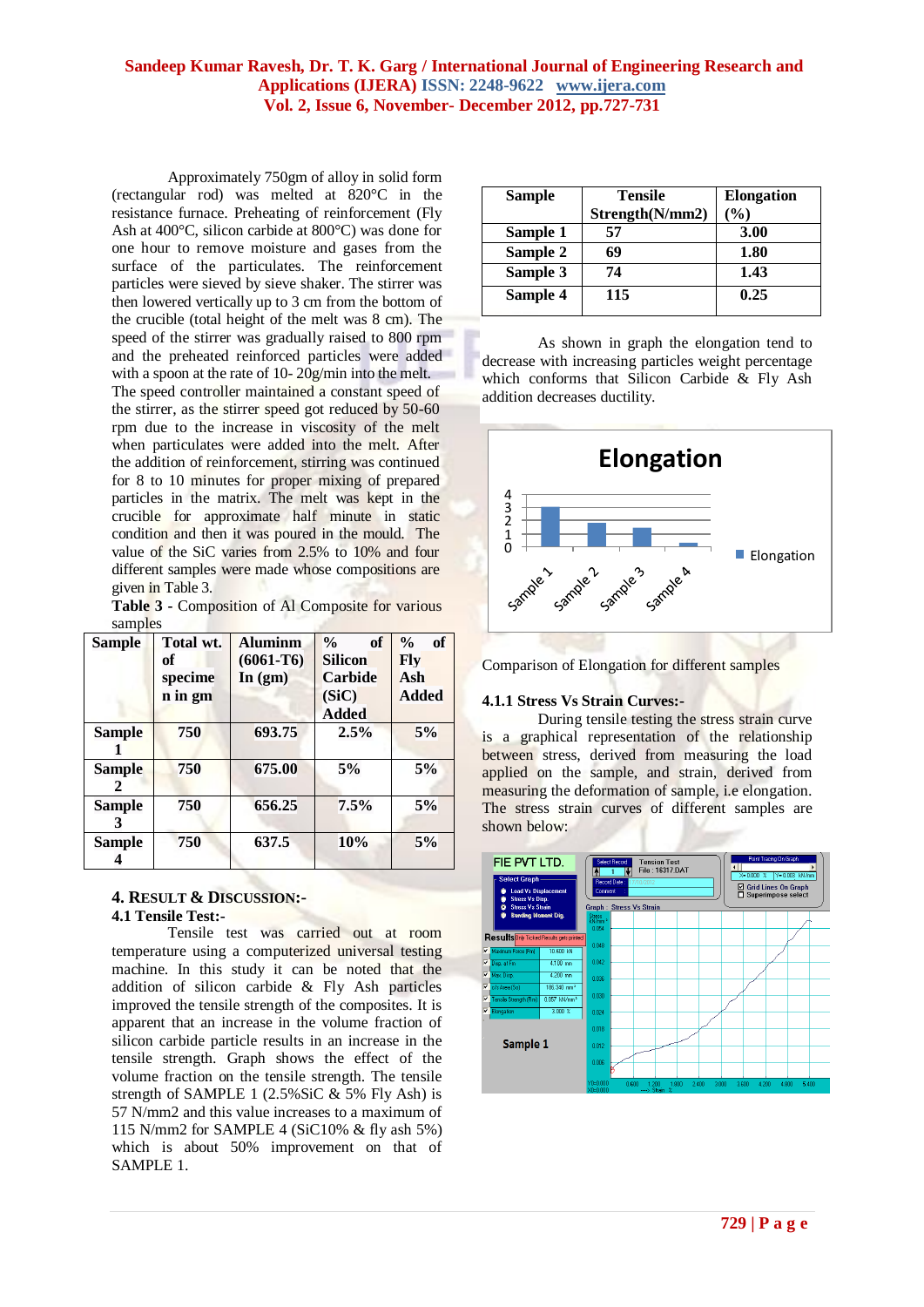

#### **4.2 Hardness Measurement:**

Hardness test was carried out at room temperature using Rockwell hardness tester with at least six indentations of each sample and then the average values were utilized to calculate hardness number. Load used on Rockwell's hardness tester 150 Kg at dwell time of 20 sec. for each sample. The hardness of MMCs increases with increase in the volume fraction of particulate in the alloy matrix. The added amount of SiC & fly ash particles enhances hardness, as these particles are harder than Al alloy, which render their inherent property of hardness to soft matrix.

| <b>Sample</b> | <b>Rockwell</b><br><b>Hardness</b> |
|---------------|------------------------------------|
|               | Number on scale C                  |
| Sample 1      |                                    |
| Sample 2      | 70                                 |
| Sample 3      |                                    |
| Sample 4      |                                    |

As shown in table the hardness of sample 1 is 61 RHN, it increase with increase in weight percent of Silicon carbide and it reaches to a

maximum value of 93 RHN for sample 4 which has maximum value of SiC (10%) and fly ash (5%).



Comparison of hardness for different samples

#### **4.3 Impact Toughness:**

Impact test was carried out at room temperature using Impact tester to calculate toughness. The specimen is supported at one end like a cantilever beam in the test and reading was taken by breaking the specimen due to the impact of the pendulum.  $31 -$ **IP** 

| <b>Sample</b> | <b>Izod Test Result</b> |
|---------------|-------------------------|
| Sample 1      | 6.0                     |
| Sample 2      | 6.6                     |
| Sample 3      | 71                      |
| Sample 4      | 78                      |

It can be noted that the toughness increased with an increase in the weight percentage of silicon carbide. This is due to proper dispersion of silicon carbide & fly ash into the matrix or strong interfacial bonding between aluminium alloy 6061 and Sic & fly ash interfaces. As shown by the graph the toughness of sample 1 is 6.0 and it increase with increase percent of Silicon carbide and reaches to a maximum value of 7.8 for sample 4 which has maximum value of SiC (10%) and fly ash (5%).



Comparison of Toughness for Different Samples